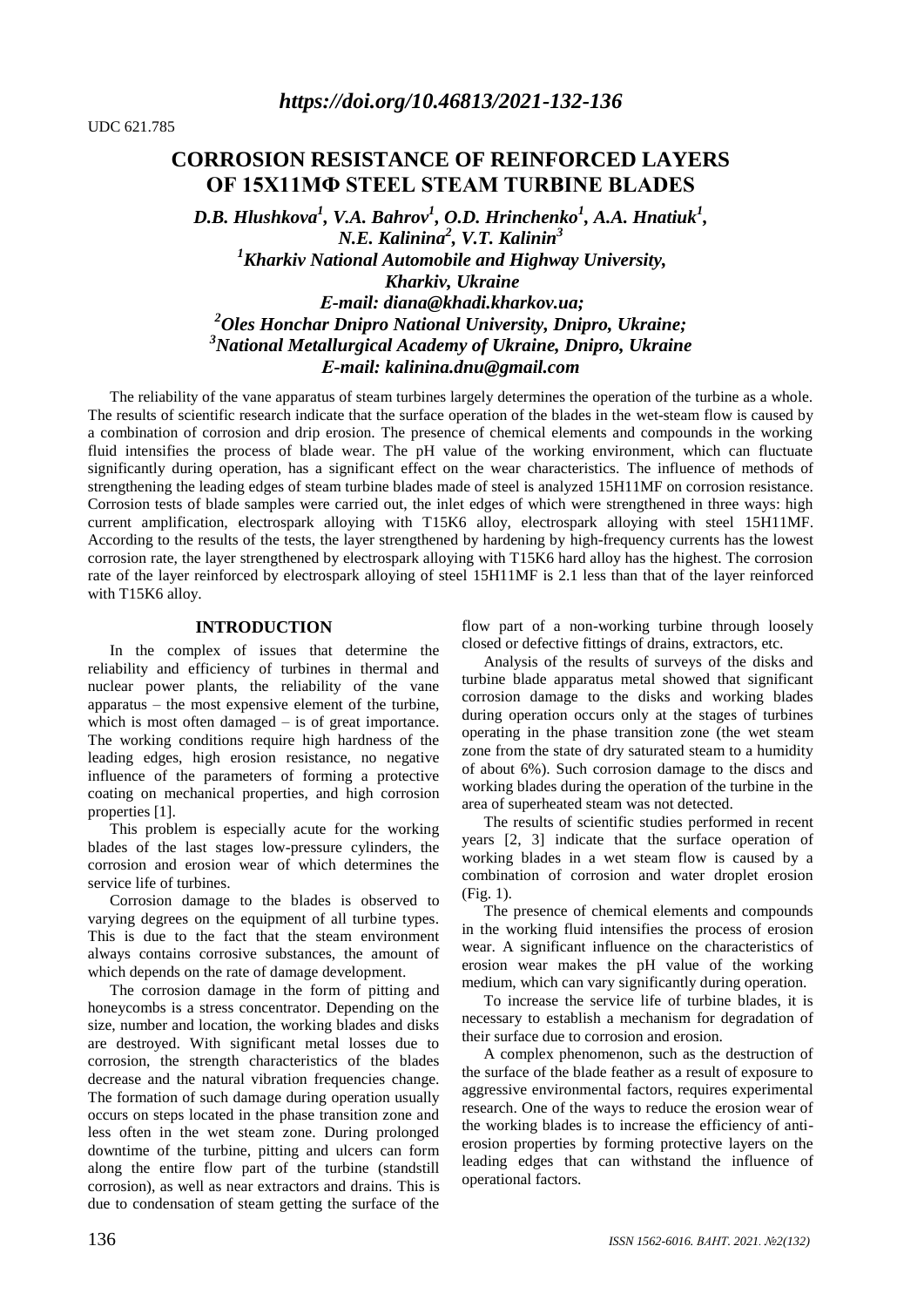

*Fig. 1. Structure of destruction zones of the leading edges of steam turbine blades of the last stages of low pressure cylinders during operation*

Analysis of publications [5–7] showed that the problem of erosion and corrosion damage to working blades exposed to a complex range of low-cycle and high-frequency thermo mechanical loads during operation is relevant for more than 70 years, but to date it has been partially solved, so research in the field of protective layers of blades is an important aspect in solving this problem.

The purpose of the article is to study the condition of the surface layer of the working blade of a steam turbine made of 15H11MF steel, after hardening with high frequency currents, electric-flash alloying with T15K6

alloy, electric-flash alloying with 15H11MF-SH steel, to assess the corrosion resistance of the reinforced areas of the blade feather, to perform a comparative assessment of the protective layer properties.

### **MATERIALS AND METHODS OF RESEARCH**

The study was performed on samples from steel blade blanks 15H11MF-SH, made by stamping. The chemical composition of steel 15H11MF are shown in Table 1.

Table 1

| The content of chemical elements, % |          |    |        |         |             |             |              |             |
|-------------------------------------|----------|----|--------|---------|-------------|-------------|--------------|-------------|
|                                     |          | Ni | Mo     |         | Si          | Mn          |              |             |
| 0.120.19                            | 10.011.5 |    | 0.60.8 | 0.250.4 | $1 \le 0.5$ | ${}^{<}0.7$ | $\leq 0.025$ | $\leq 0.03$ |

Chemical composition of steel

Steel was used for surface hardening by the EIL method 15H11MF and alloy Т15К6. Alloy Т15К6 consists of two carbides of the titanium-tungsten group, essentially a composite material (Table 2).

Table 2

|         | Chemical composition of the alloy T15K6 |  |  |  |  |
|---------|-----------------------------------------|--|--|--|--|
| $W\cap$ | TiC                                     |  |  |  |  |

The blades for research are made on JSC "Turboatom". To perform the operations of hardening the surface of the shoulder blades by the method of hardening with high-frequency currents, installations for hardening VCHI-63/044 were used. The EIL-8A unit was used for electrospark alloying. Evaluation of the properties of materials was performed using the methods of mechanical, metallographic, X-ray structural, micro-X-ray diffraction analyzes, electron microscopy. Bench, laboratory and industrial tests were

performed using methods that meet the State Standards of Ukraine and ISO standards.

### **THE RESULTS OF RESEARCH AND THEIR DISCUSSION**

In order to determine the corrosive effect of the medium, water samples were taken at the nuclear power plant K 220-44-2 turbine. The acidity value of the samples and the electrical conductivity of water are given in Table 3.

In all selected samples,  $pH > 7$ , the acidity values vary from 9.4 to 11.55, which corresponds to the pH values of an alkaline (basic) solution. The electrical conductivity varies quite significantly: in samples 1–4 the conductivity varies from 210 to 810 G, in samples 5–9 – from 14.5 to 22.5 G, which indicates the heterogeneity of water in terms of impurity content. The anion content in the obtained water samples was also determined.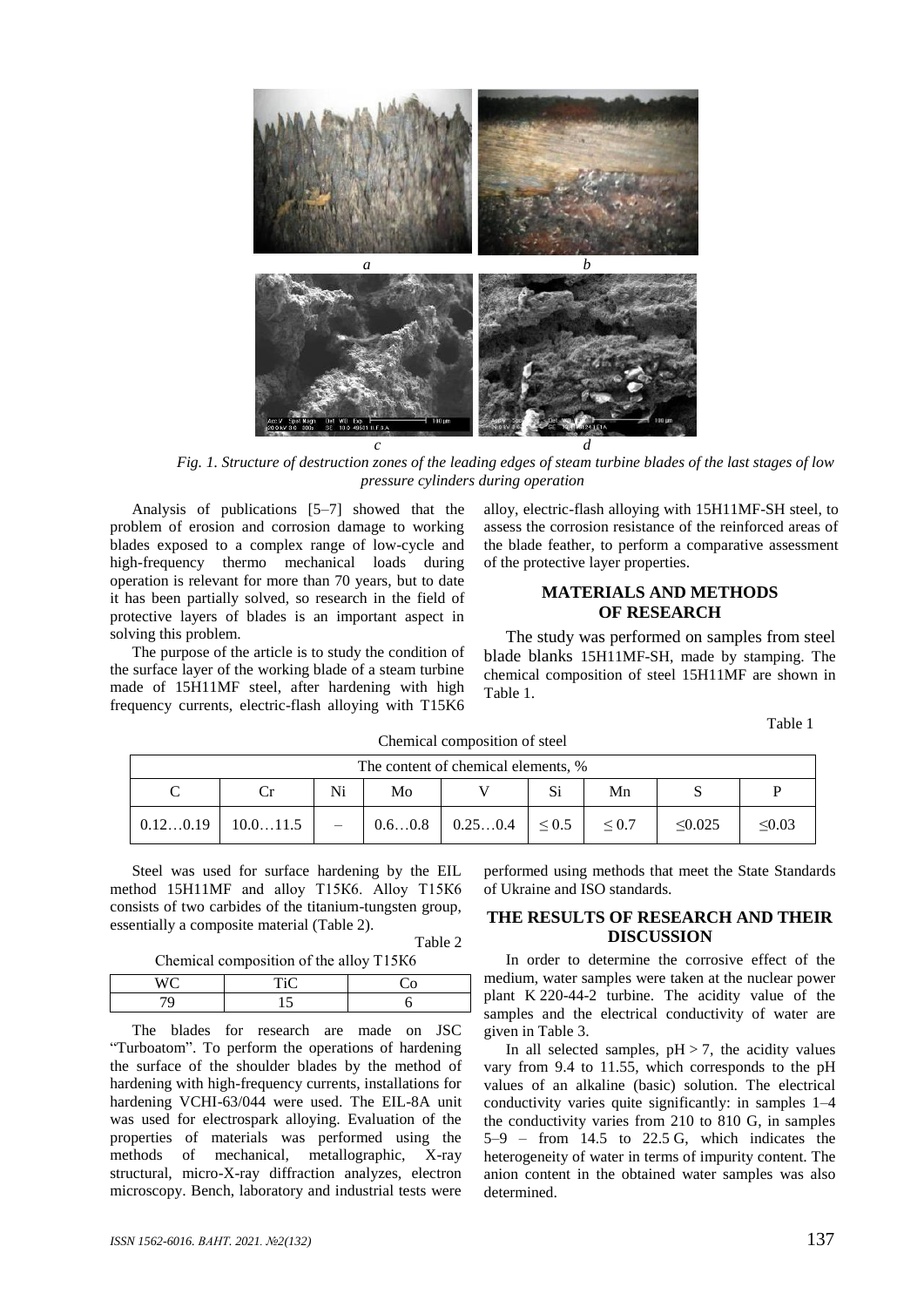| Sample<br>number | pH of water<br>samples | Electrical conductivity<br>of water, siemens,<br>$G, \mu S \cdot sm^{-1}$ |  |  |  |
|------------------|------------------------|---------------------------------------------------------------------------|--|--|--|
|                  | 11.09                  | 580                                                                       |  |  |  |
| 2                | 10.34                  | 235                                                                       |  |  |  |
| 3                | 11.55                  | 810                                                                       |  |  |  |
|                  | 10.31                  | 210                                                                       |  |  |  |
| 5                | 9.4                    | 20.5                                                                      |  |  |  |
| 6                | 9.7                    | 14.5                                                                      |  |  |  |
|                  | 9.7                    | 15.0                                                                      |  |  |  |
| 8                | 9.81                   | 22.5                                                                      |  |  |  |
| Q                | 9.65                   | 17.0                                                                      |  |  |  |

Table 3 Results of measuring water acidity (pH) and electrical conductivity

The measurement results showed an extremely large number of metal ions, and the presence of Al, Fe, Cr, Ni, Cu, and Zn. Cr, W was found using the electromagnetic trap, and the content of them can only be the result of some corrosion, erosion of the blades, which is quite logical: the blades are made of 15H11MF chromium-nickel steel, the leading edges are reinforced with an T15K6 alloy comprising tungsten carbide.

The presence of metal impurities in water samples indicates the erosion processes during the operation of the turbine blade apparatus. Nitrites and nitrates are present in ion concentrations in very small amounts.

In accordance with the obtained water quality results,  $HN_3$  corrosive medium with an acidity of pH 9.6 was selected during the studies.

The study of samples from blades, the leading edge of which was reinforced by various methods: microwave quenching with subsequent tempering (sample 1), electrospark alloying (ESA) with traditional T15K6 alloy (sample 2), electrospark alloying with steel identical to the blade material, 15H11MF-SH (sample 3). The samples were taken from degree 5 blades made of 15Х11МФ steel (Fig. 2).



*Fig. 2. Type of test samples:*  $a$  *– <i>sample 1; b* – *sample 2; c* – *sample 3* 

The study of the surface condition of the blade samples in the hardening zone was performed in two sections marked as "Position 1" and "Position 2". Part of the sample marked as "Position 1" was in a vapor medium, part of the sample marked as "Position 2" was immersed in an aqueous solution with an acidity of pH 9.6. The surface condition of the sample before testing was recorded using a SEM image.

SEM images of microwave reinforced sample 1 are shown in Fig. 3 at magnifications of  $\times 50$  and  $\times 1000$ before exposure to a corrosive environment. The surface condition was studied after exposure for 28 days in an aggressive environment. This exposure time did not cause significant damage to the surface of the blade.



*Fig. 3. Sample 1 "Position 2": a – before the test for exposure to a corrosive environment; b – after the test*

When examining the surface of a sample reinforced by ESD with alloy T15K6, it was found that the surface is very heterogeneous (Fig. 4), even with irregularities detected at low-resolution magnifications, there are holes (craters) on the treated surface. This is due to the fact that during electrospark alloying, local heating of the metal occurs and microscopic shrinkage shells are formed. Such relief is typical for this type of surface reinforcement. Corrosion destruction occurs locally, mainly at the interface for the base metal of the blade (Fig. 5).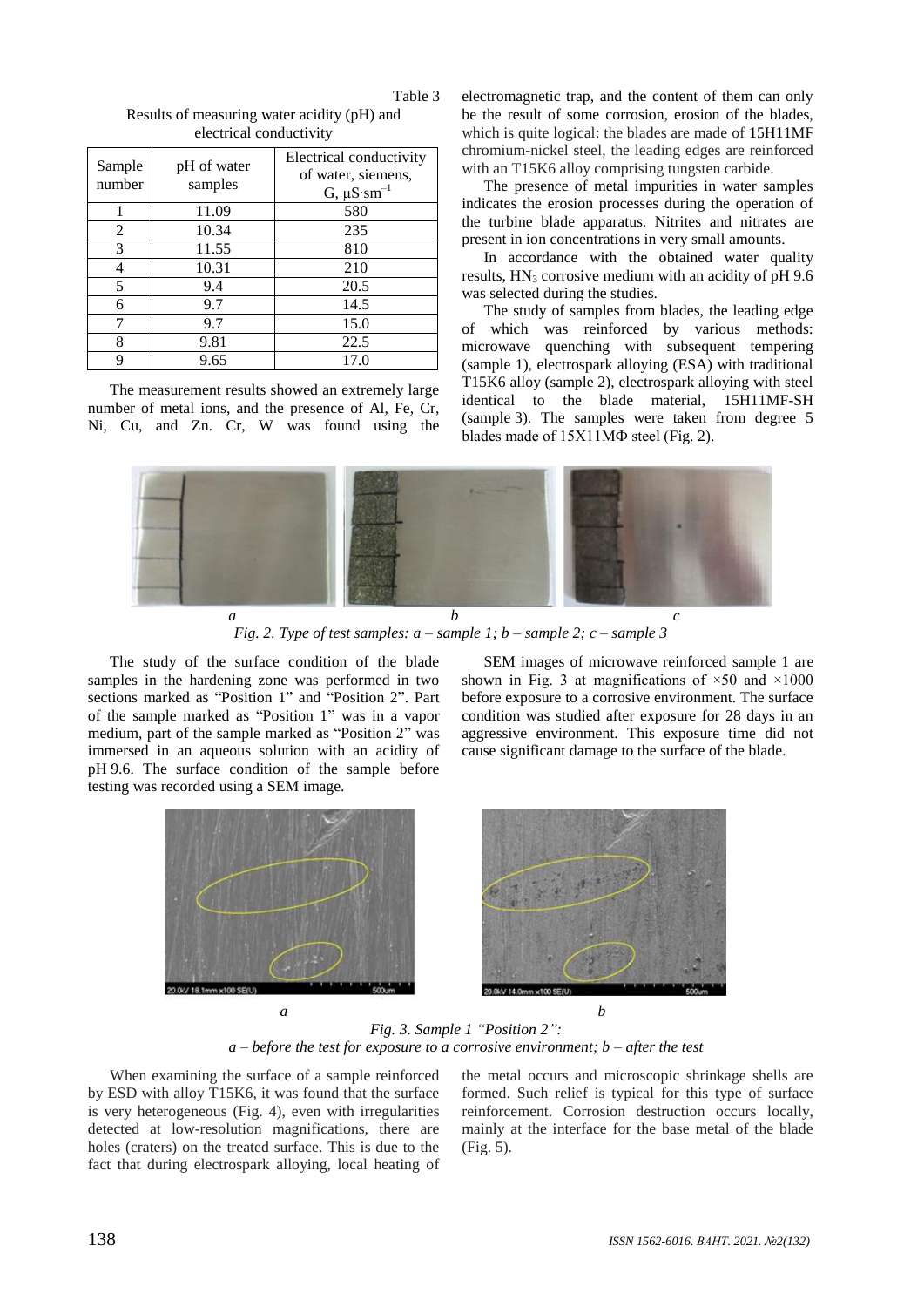

*Fig. 4. Sample 2 before testing for exposure to corrosive environment*



*Fig. 5. SEM image of sample 2 "Position 1" in Location 2: a – before and b – after the test*

The surface of the sample reinforced by ESA with 15H11MF steel is also heterogeneous, as on sample 2, which is typical for electrospark surface treatment.

Although corrosion affected the entire surface, a relatively thick layer of corrosion was formed with significant local differences. In Fig. 6 this is illustrated in more detail. At the edges of the holes, the accumulation of a corrosive product is appear: the deposition of a certain amount of salt, oxide in the holes and ribs.



*Fig. 6. SEM image of sample 3: a – before and b – after the test*

For electrochemical corrosion tests, electrodes with a geometric surface area of  $0.5...1$  cm<sup>2</sup> made of a blade sample were used. The sides without surface treatment were masked with epoxy adhesive. The measurements

were carried out in a nitrogen-oxygen solution, the acidity of which was adjusted to pH 9.6 using ammonia at 25 °C. An oxygen-free ammonia closed system was heated to 50 °C, and after stabilizing the open circuit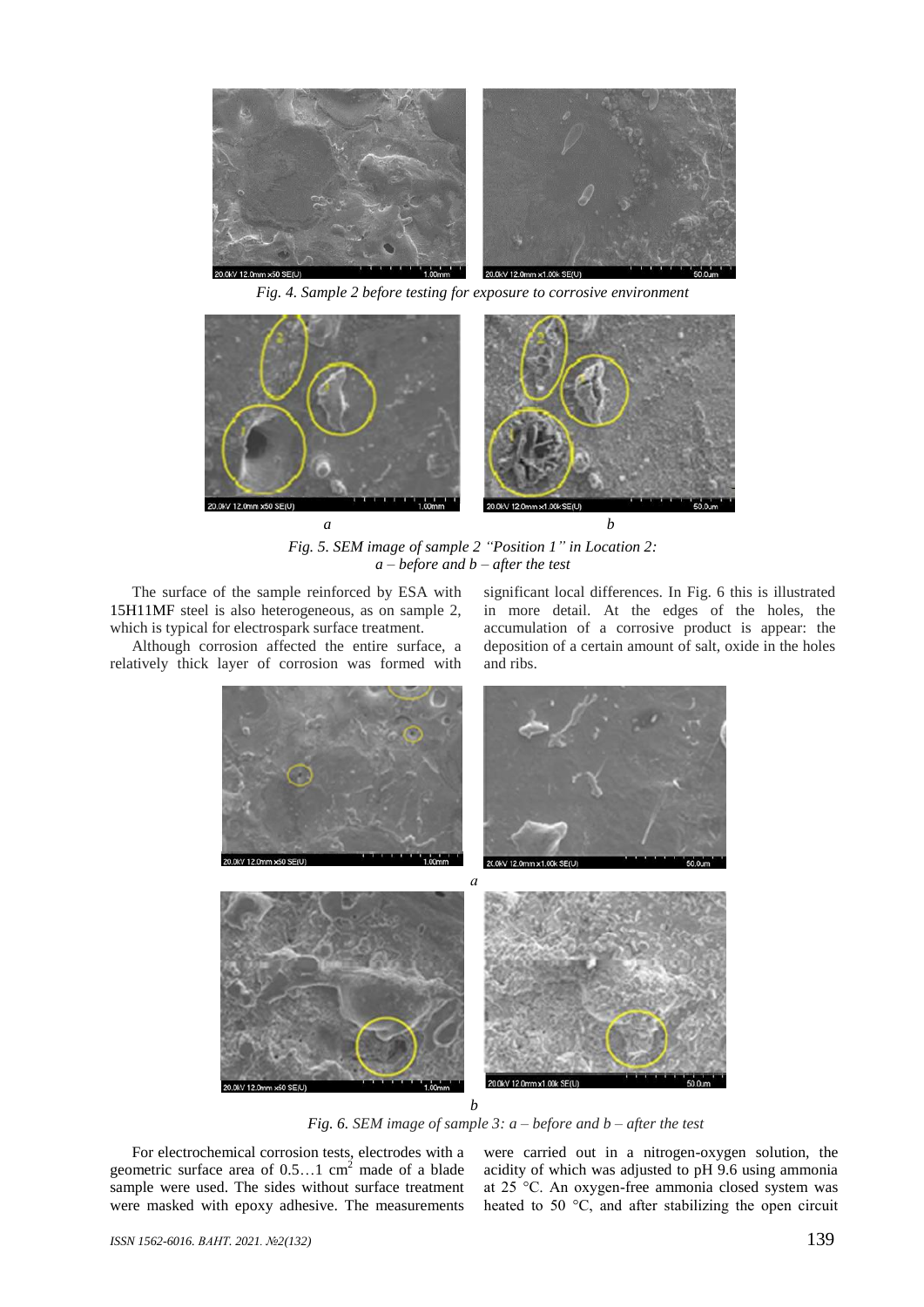potential, the resistance of the solution between the working electrode and the comparison electrode (usually 2...5 kΩ) was first determined by measuring the impedance. Then cathodic and anode polarization was

performed from the open circuit potential in the range of  $\pm$ 250 mV

Evans diagrams are plotted and the corrosion rate is determined for each type of reinforcement (Table 4).

Table 4

Comparison of corrosion indicators of samples

| Sample<br>number | Reinforcement<br>method | Ekorr,<br>mV | Jkorr,<br>$A$ cm | Ba.<br>mV | Bk,<br>mV | Corrosion rate<br>um per year |
|------------------|-------------------------|--------------|------------------|-----------|-----------|-------------------------------|
|                  | UHF                     | $-255$       | $3.510^{8}$      | 300       | 180       | 0.4                           |
|                  | T15K6 ESA               | $-602$       | $2.310^{6}$      | 220       | 335       | 12.0                          |
|                  | 15X11MΦ ESA             | $-410$       | $10^{-4}$<br>4 Q | 400       | 220       | 5.6                           |

#### **CONCLUSIONS**

Corrosion tests of blade samples were carried out, the leading edges of which are reinforced in three ways: by reinforcing with high-frequency currents, electrospark alloying with T15K6 alloy, and electrospark alloying with 15H11MF-SH steel.

The corrosion resistance of the samples was determined, which showed the hardening of the alloy Т15К6 by the method of electrospark doping, is the worst in terms of corrosion resistance.

In fact, the uneven corrosion of samples reinforced by electrospark alloying is higher compared to samples reinforced by high-frequency currents. In these samples, sensitivity to local corrosion was detected, so it is important to obtain layers with the maximum density of sections modified by the alloying electrode when performing the technological operation of electrospark alloying.

According to the results of the tests, the layer reinforced by quenching with high-frequency currents has the lowest rate of corrosion, and the layer reinforced by electrospark alloying with T15K6 hard alloy has the highest rate. The corrosion rate of a layer reinforced with electrospark alloying with 15Х11МФ steel is 2.1 less than that of a layer reinforced with T15K6 alloy.

#### **REFERENCES**

1. A.L. Shubenko, A.E. Kovalskii. Dropstroke erosion of blades devices of steam turbines. Forecast and methods of safeguard // *Bulletin of the National Technical University "KhPI": Proceedings Ser.: Power and Heat Engineering Processes and Equipment.*  Kharkiv: NTU "KHPI", 2012, N 7, p. 76-87.

2. E.K. Sevidova, V.M. Matsevityi, I.B. Kazak, K.V. Vakulenko. Assessment of protective properties of multi-layer coatings for steam turbine blades // *Electronic Processing of Materials*. 2007, N 6, p. 4-9.

3. O. Bashar. Enhancement of Corrosion Resistance in Steam Turbines Blades // *Nanoparticles Coatings Al-Nahrain Journal for Engineering Sciences (NJES).* 2017, v. 20, N 5, p. 1172-1181.

4. S.S. Vinogradova, R.A. Kaidrikov, B.L. Zhuravlev. *Calculation of corrosion indicators and parameters of corrosion systems.* Kazan: "KNRTU", 2013, 176 p.

5. A.D. Mingazhev, A.V. Novikov, N.K. Krioni, R.R. Bekishev. Protective coating for steam turbine blades // *Oil and Gas Engineering Electronic Scientific Journal*. 2014, N 4, p. 257.

6. N.E. Kalinina, D.B. Hlushkova, O.D. Hrinchenko, T.V. Nosova, A.A. Reznikov. Hardening of leading edges of turbine blades by electrospark alloing // *Problems of Atomic Science and Technology*. 2019, N 2(120), p. 151-154.

7. D.B. Hlushkova, Y.V. Ryzhkov, L.L. Kostina, S.V. Demchenko. Increase of wear resistance of the critical parts of hydraulic hammer by means of ionplasma treatment // *Problems of Atomic Science and Technology.* 2018, N 1(113), p. 208-211.

*Статья поступила в редакцию 25.02.2021 г.*

# **КОРРОЗИОННАЯ СТОЙКОСТЬ УПРОЧНЕННЫХ СЛОЕВ ЛОПАТОК ПАРОВЫХ ТУРБИН ИЗ СТАЛИ 15Х11МФ**

#### *Д.Б. Глушкова, В.А. Багров, Е.Д. Гринченко, А.А. Гнатюк, Н.Е. Калинина, В.Т. Калинин*

Надежность работы лопаточного аппарата паровых турбин в значительной степени определяет работу турбины в целом. Результаты научных исследований свидетельствуют о том, что поверхностный износ рабочих лопаток во влажно-паровом потоке вызывается сочетанием коррозии и каплеударной эрозии. Наличие в рабочем теле химических элементов и соединений интенсифицируют процесс износа лопаток. Ощутимое влияние на характеристики износа имеет значение рН рабочей среды, которое может значительно колебаться в процессе эксплуатации. Проанализировано влияние способов упрочнения входных кромок лопаток паровых турбин из стали 15Х11МФ на коррозионную стойкость. Проведены коррозионные испытания образцов лопаток, входные кромки которых упрочнены тремя способами: токами высокой частоты, электроискровым легированием сплавом Т15К6, электроискровым легированием сталью 15Х11МФ-Ш. По результатам проведенных испытаний наименьшую скорость коррозии имеет слой, упрочненный закалкой токами высокой частоты, наибольшую слой, упрочненный электроискровым легированием твердым сплавом Т15К6. Скорость коррозии слоя, упрочненного электроискровым легированием сталью 15Х11МФ, в 2,1 раза меньше, чем у слоя, укрепленного сплавом Т15К6.